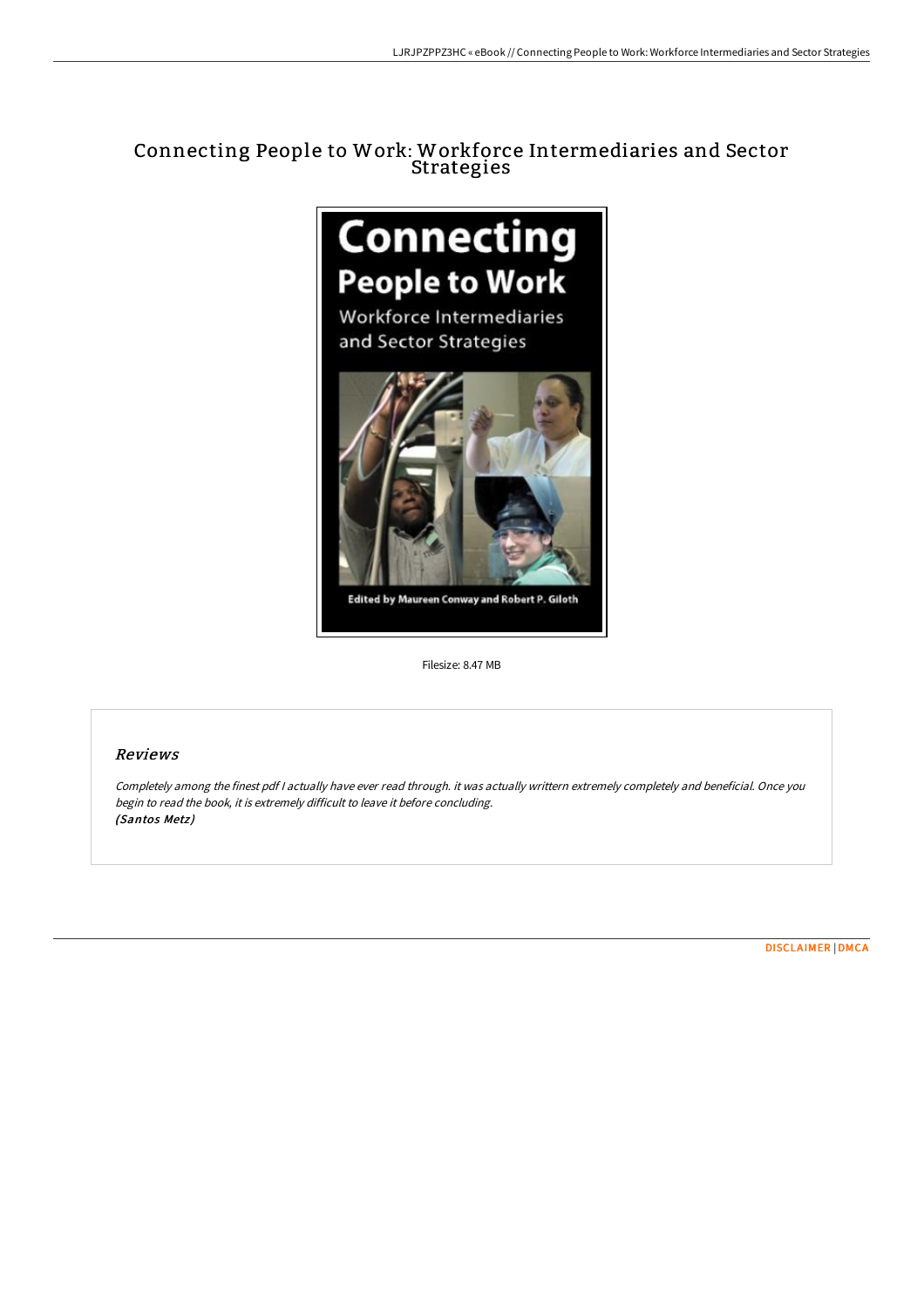### CONNECTING PEOPLE TO WORK: WORKFORCE INTERMEDIARIES AND SECTOR STRATEGIES



**DOWNLOAD PDF** 

Createspace, United States, 2014. Paperback. Book Condition: New. 221 x 152 mm. Language: English . Brand New Book \*\*\*\*\* Print on Demand \*\*\*\*\*.With many Americans striving to build their skills to get jobs in a rapidly changing economy, the workforce development field has seen a significant increase in sector strategies, which focus on the specific skills that employers need and address the real-world challenges facing lowincome workers. Maureen Conway and Robert P. Giloth deliver a robust volume featuring perspectives from prominent nonprofit and philanthropy leaders, academics and researchers to capture how sector-based workforce development, in industries ranging from health to construction, has evolved over 30 years - and how it can continue to grow and inform future investments and policy decisions. The book offers lessons for policymakers, philanthropic investors, researchers and local leaders interested in policies and practices that support strong businesses while helping struggling Americans connect to good jobs. Connecting People to Work features case studies of organizations implementing sector-based workforce development strategies in the health care, construction, manufacturing and restaurant industries, and highlights how policy and economic changes and new practices among education and training institutions are affecting workforce development efforts. It also includes evaluation results and a review of major sector-financing strategies. The book discusses the need for these workforce strategies at a time when many people are out of work or underemployed and face a labor market that is difficult to navigate. Too many workers today earn too little to make ends meet, and they often lack the time or resources to participate in local education programs that may or may not help them find work. Many low-wage workers often need additional support as they go through training, an approach generally adopted by sector strategies. The results chronicled in the book make clear that such strategies...

R Read Connecting People to Work: Workfor ce [Intermediaries](http://bookera.tech/connecting-people-to-work-workforce-intermediari.html) and Sector Strategies Online B Download PDF Connecting People to Work: Workforce [Intermediaries](http://bookera.tech/connecting-people-to-work-workforce-intermediari.html) and Sector Strategies